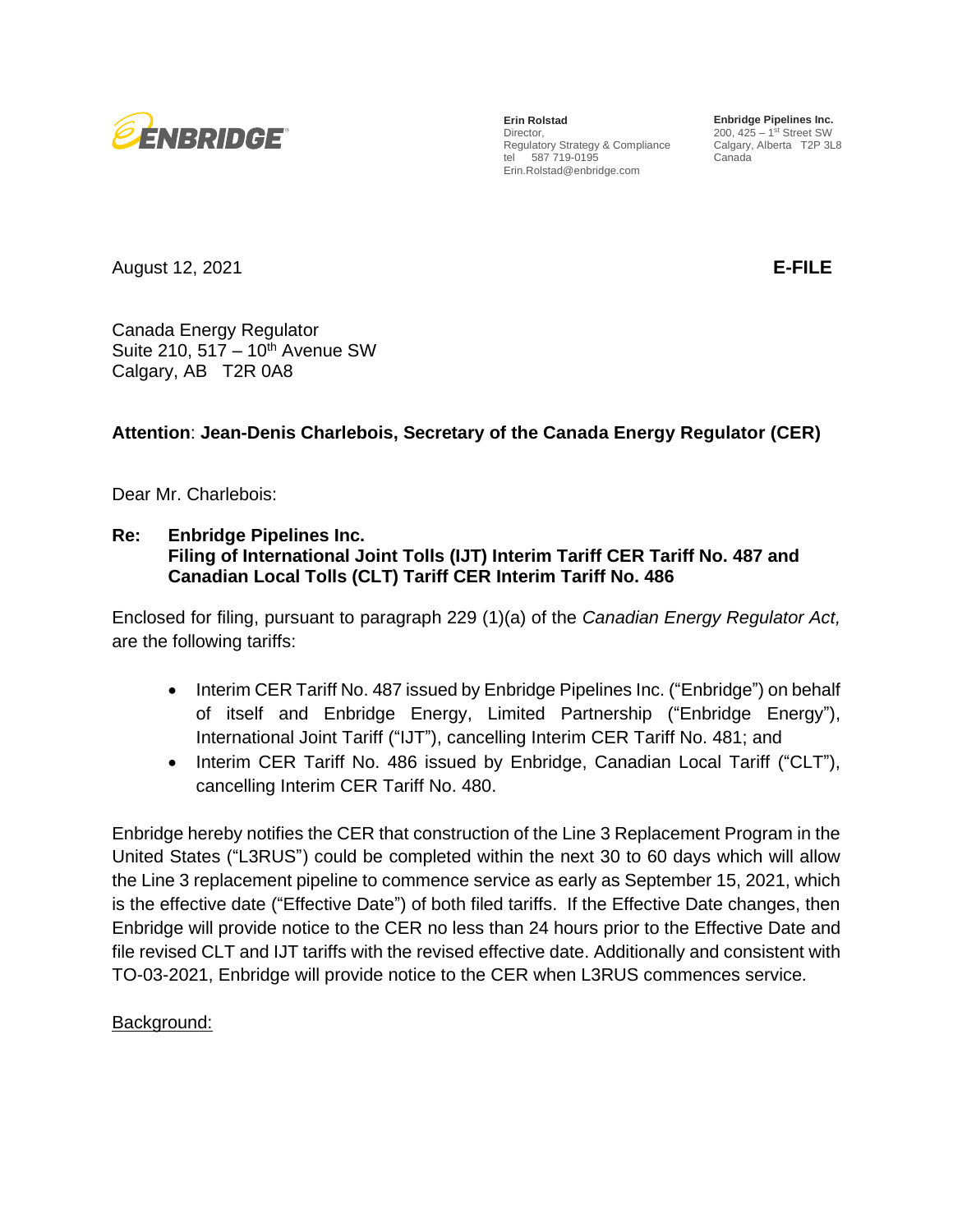Page 2

August 12, 2021

The current Interim CLT Tariff (CER No. 480) and and Interim IJT Tariff (CER No. 481) were established pursuant to the terms of the Competitive Toll Settlement ("CTS"), which was approved by the National Energy Board through Board Order TO-03-2011 (the "CTS Approval").

Pursuant to Section 25.1 of the CTS and in the absence of a new toll settlement, the final CLT and IJT tolls in effect on June 30, 2021 became interim as of July 1, 2021. This provision was approved by the Board through Article 5 of the CTS Approval which provides as follows:

> *Unless the Board orders otherwise, the tolls being charged on 30 June 2021 shall continue to be charged on an interim basis effective 1 July 2021 pending a Board decision of either revised interim or final tolls;*

In accordance with the National Energy Board ("NEB") Letter Decision dated 25 August 2014, approving the Line 3 Replacement Tolling Principles, Enbridge filed an application with the CER on March 15, 2021 ("Application") requesting the implementation of the negotiated Line 3 Replacement surcharges ("L3R Surcharges"). The L3R Surcharges included a transmission surcharge of US\$0.895/bbl (based on a Hardisty to Chicago movement, and adjusted for distance for all other IJT receipt and delivery pairs and for the exchange rate and distance for all CLT receipt and delivery pairs); and an incremental US\$0.04/bbl receipt terminalling charge at Edmonton and Hardisty (adjusted for foreign exchange for the CLT tariff). On May 17, 2021, the CER approved the Application through CER Order TO-003- 2021 and directed Enbridge to replace the current interim surcharge applicable to the Canadian portion of the Line 3 Replacement Program (L3RCAN) with the L3R Surcharges which coincide with the in-service date of L3RUS.

Pursuant to the Application, Enbridge has applied the foreign exchange rate conversion for the L3R Surcharges in the CLT Tariff based on the preceding calendar month's Canada/US exchange rate as published by the Bank of Canada available on the date of the tariff filing. Enbridge will consult with shippers regarding the mechanism for implementing future Canada/US exchange rate changes and will either file or apply for such mechanism at a later date.

Enbridge will start calculating the 9-month rolling average of ex-Gretna volume on the Effective Date and if applicable, will adjust the L3R Surcharges in accordance with Final IRS # 2013-02-A and Final IRS # 2013-02-B.

### Interim and Final Tolls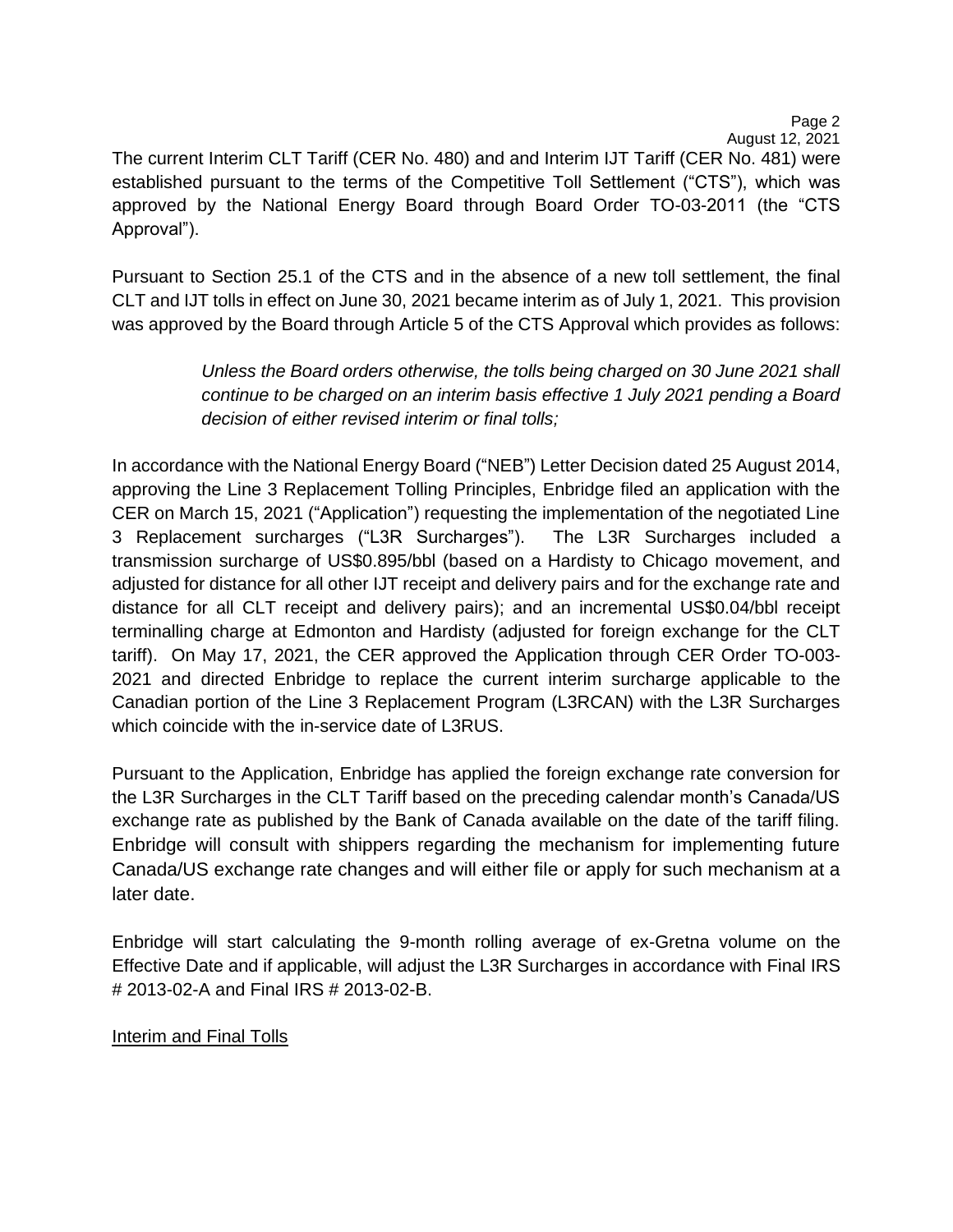Page 3

August 12, 2021

In compliance with Article 5 of the CTS Approval and TO-003-2021, Enbridge is filing revised Interim CLT and IJT Tariffs that removes the interim L3RCAN Surcharge and replaces that component of the toll with the L3R Surcharges, which Enbridge respectfully submits should be accepted by the CER as final tolls. This approach is consistent with a prior NEB decision that deemed certain components of tolls final and other components of the tolls as interim within an Interim Tariff<sup>1</sup>. The L3R Surcharges will be in effect until the earlier of the Mainline Contracting implementation date, or, pursuant to the above reference IRSs, the 15-year anniversary of the L3RUS commencement date.

With the exception of the L3R Surcharges, the other components of the tolls in the current CLT and IJT Interim Tariffs will continue to be interim based on the June 30, 2021 CTS tolls and will be subject to a future process to set final tolls.

Appendix A and Appendix B to this filing set out the individual components of the Interim CLT and IJT Tariffs including the base transmission and terminalling toll, CTS section 20.1(i) surcharges, expansion surcharges<sup>2</sup>, the L3R Surcharges, and the NPP surcredit.

Consistent with the NEB's direction pursuant to TO-03-2001, and by copy of this filing, interested parties may file comments, if any, with the Commission and serve a copy on Enbridge by noon Calgary time on August 22, 2021.

Tariff subscribers will be served a copy of this letter and its enclosures.

If you have any questions concerning this filing, please contact me at (587) 719-0195.

Yours truly,

Erin Rolstad

Erin Rolstad Director, Regulatory Strategy & Compliance

**Enclosures** 

cc: Enbridge Tariff Subscribers

 $1$  NEB Decision Letter dated 28 December 2018 (A96982) approved an Application submitted by Enbridge Pipeline (NW) Inc. to set a portion of the tariff on an interim basis and another portion of the tariff as final.

<sup>&</sup>lt;sup>2.</sup> Expansion surcharges include the Edmonton Transportation Surcharge, Phase 1 Southern Access Expansion Surcharge, Interim Lakehead Operational Surcharge, and Line 78 (Line 62 Twin) Surcharge.